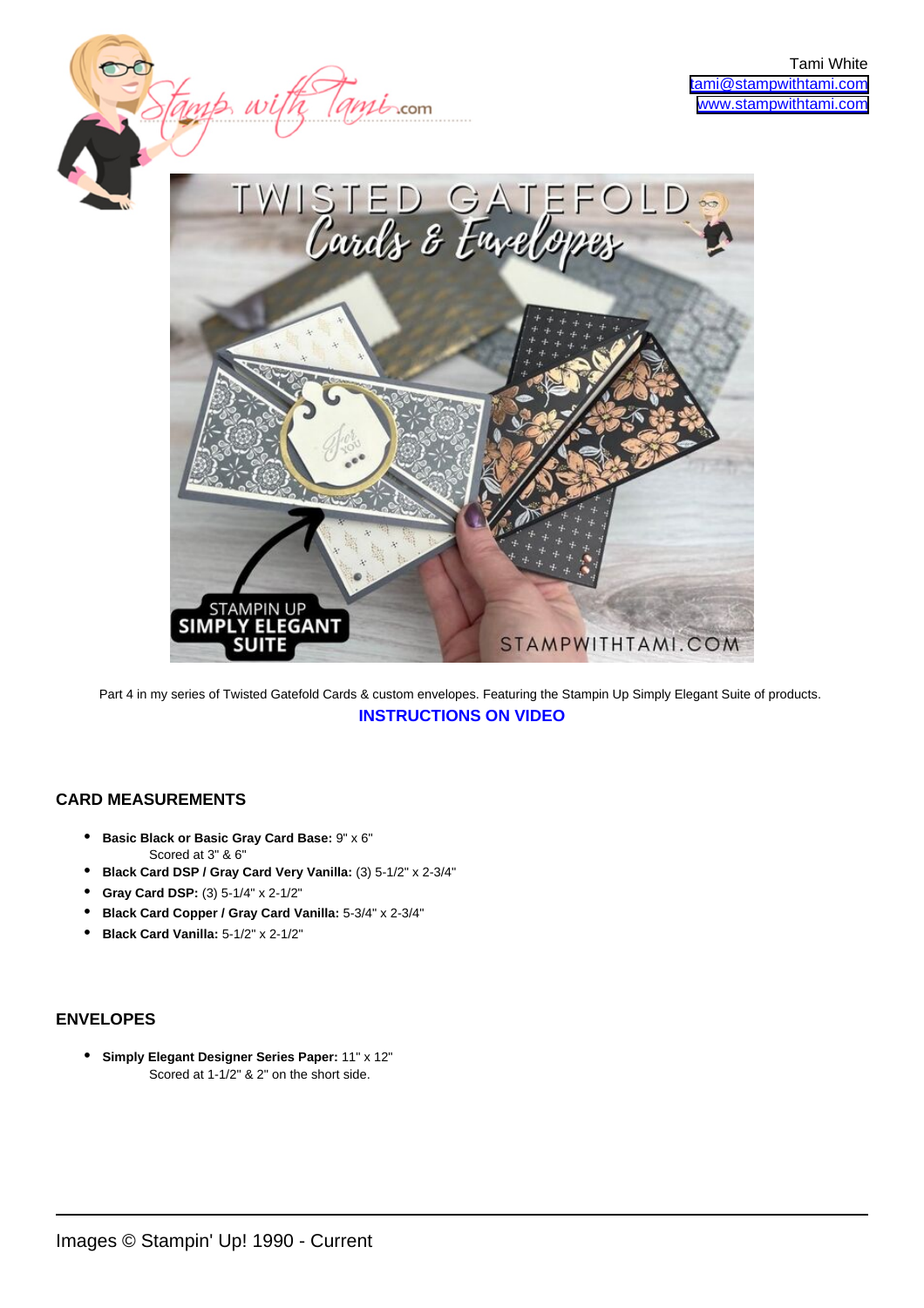## Twisted Gatefold Part 4: Simply Elegant

| <b>Simply Elegant</b><br><b>Suite Collection</b><br>(English) - 155764<br>Add to Cart | <b>Elegantly Said</b><br>Bundle (English) -<br>155753<br>Add to Cart    | <b>Elegantly Said</b><br><b>Cling Stamp Set -</b><br>155095<br>Add to Cart | <b>Elegant Tag Punch</b><br>$-155762$<br>Add to Cart                   | <b>Simply Elegant 12"</b><br>X 12" (30.5 X 30.5<br>Cm) Specialty<br><b>Designer Series</b><br>Paper - 155761<br>Add to Cart |
|---------------------------------------------------------------------------------------|-------------------------------------------------------------------------|----------------------------------------------------------------------------|------------------------------------------------------------------------|-----------------------------------------------------------------------------------------------------------------------------|
|                                                                                       |                                                                         |                                                                            |                                                                        | <b>STAMPIN' PAD</b>                                                                                                         |
| <b>Brushed Metallic</b><br>Cardstock -<br>153524<br>Add to Cart                       | Basic Black 8-1/2"<br>X 11" Cardstock -<br>121045<br>Add to Cart        | Very Vanilla 8-1/2"<br>X 11" Cardstock -<br>101650<br>Add to Cart          | Basic Gray 8-1/2"<br>X 11" Cardstock -<br>121044<br>Add to Cart        | <b>Smoky Slate</b><br><b>Classic Stampin'</b><br>Pad - 147113<br>Add to Cart                                                |
|                                                                                       |                                                                         |                                                                            |                                                                        |                                                                                                                             |
| Versamark Pad -<br>102283<br>Add to Cart                                              | <b>Metallics</b><br>Embossing<br><b>Powders - 155555</b><br>Add to Cart | <b>Heat Tool - 129053</b><br>Add to Cart                                   | <b>Simply Scored</b><br><b>Scoring Tool -</b><br>122334<br>Add to Cart | Paper Trimmer -<br>152392<br>Add to Cart                                                                                    |